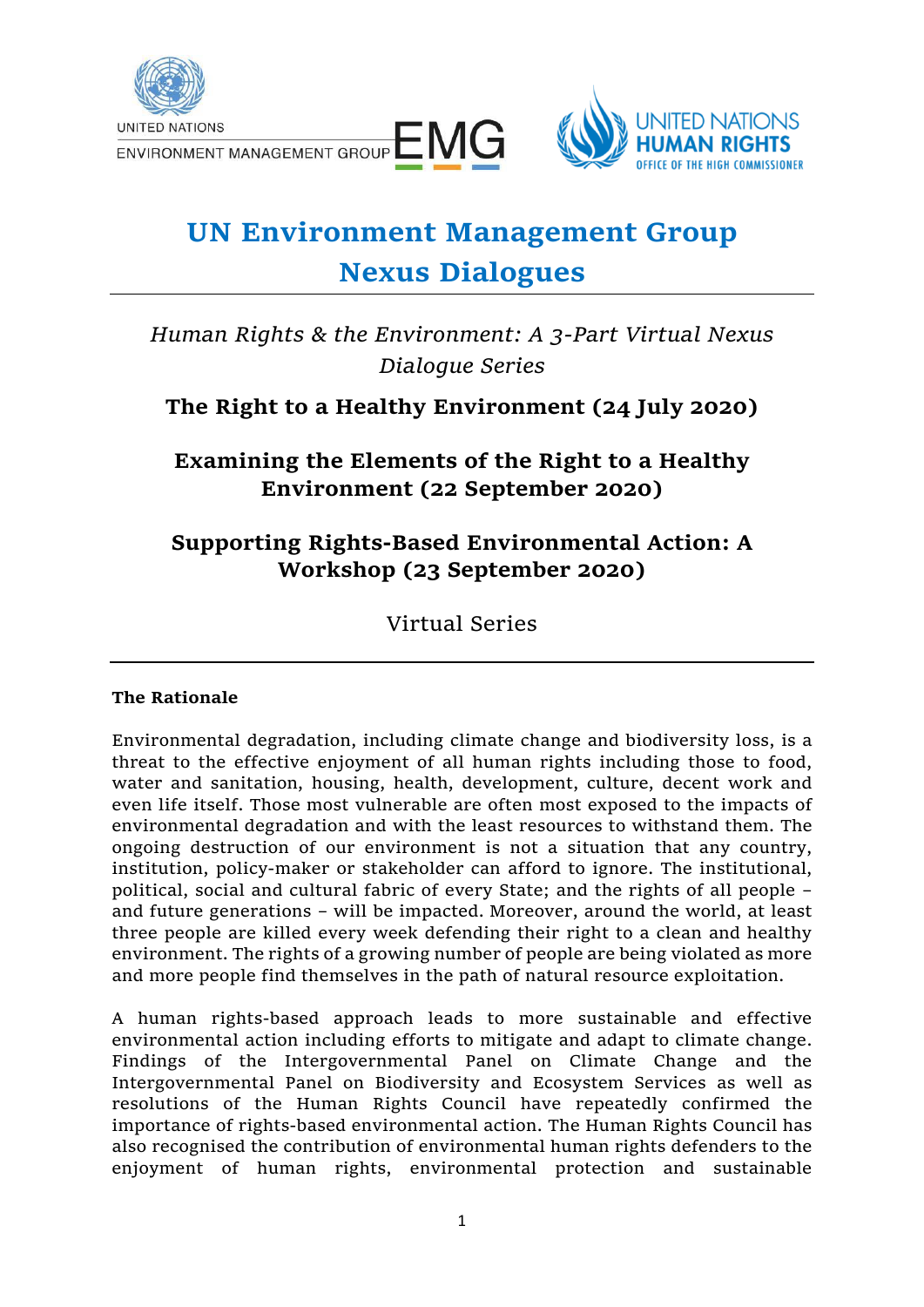



development. Informed and meaningful participation means that risks and opportunities can be better understood to chart a more inclusive path for addressing climate change, biodiversity loss and environmental degradation. Drawing on the expertise of local communities and the traditional knowledge of indigenous peoples also offers important opportunities for inclusive and sustainable environmental action.

2020 has been called the "[super-year for nature and biodiversity](https://www.unenvironment.org/news-and-stories/news/2020-super-year-nature-and-biodiversity)," with plans to develop and enhance important frameworks on [biodiversity](https://www.cbd.int/conferences/post2020) and [climate change.](https://sdg.iisd.org/events/2020-un-climate-change-conference-unfccc-cop-26/) The UN Secretary-General's [Call to Action on Human Rights](https://www.un.org/sg/sites/www.un.org.sg/files/atoms/files/The_Highest_Asperation_A_Call_To_Action_For_Human_Right_English.pdf) in February 2020 features "Rights of Future Generations, Especially Climate Justice" as one out of seven priority areas. It explicitly calls for the UN system to support the efforts of member States related to the human right to a healthy environment. This is particularly important at this time in the context of COVID-19 and worrying examples of some governments planning to lower environmental standards, suspend environmental monitoring requirements, reduce environmental enforcement, and restrict public participation.

Unfortunately, the COVID-19 crisis has forced the postponement of many planned intergovernmental negotiations related to the environment. It has also sharply illustrated the linkages between people and their environment. Rather than lose the momentum of the super-year for nature, the Secretary-General has called for the international community to take the actions needed to reduce the risk of future pandemics and other environmental harms by building back better from the crisis.

Against this background, the UN Environment Management Group ("EMG"), in close collaboration with the Office of the UN High Commissioner for Human Rights ("OHCHR"), will organise a 3-part series of virtual Nexus Dialogues on human rights and the environment, in alignment with UNEP's [COVID-19 response](https://wedocs.unep.org/bitstream/handle/20.500.11822/32218/UNEP_COVID.pdf?sequence=1&isAllowed=y) which emphasizes modernizing environmental governance and multilateralism with a move towards virtual e-platforms, while simultaneously lowering the overall environmental footprint.

An introductory dialogue (The Right to a Healthy Environment) provides an overview of the importance and global salience of this right. It is followed by a second dialogue (Examining the Elements of the Right to a Healthy Environment) focusing on the substantive elements underlining this right, including nexus topics, e.g. human rights and biodiversity, a safe climate, human rights and toxic waste, procedural rights and institutions, and what the UN can do to advance rights-based environmental action. Finally, a workshop (Supporting Rights-Based Environmental Action: A Workshop) discusses concrete and actionable ways forward to promote and coordinate interagency and UN system work on the nexus topics.

The 3-part series of Nexus Dialogues will follow several relevant processes such as the  $44<sup>th</sup>$  and  $45<sup>th</sup>$  Sessions of the Human Rights Council, the UN Nature Summit and the EMG Senior Officials Meeting as well as feed into the Convention of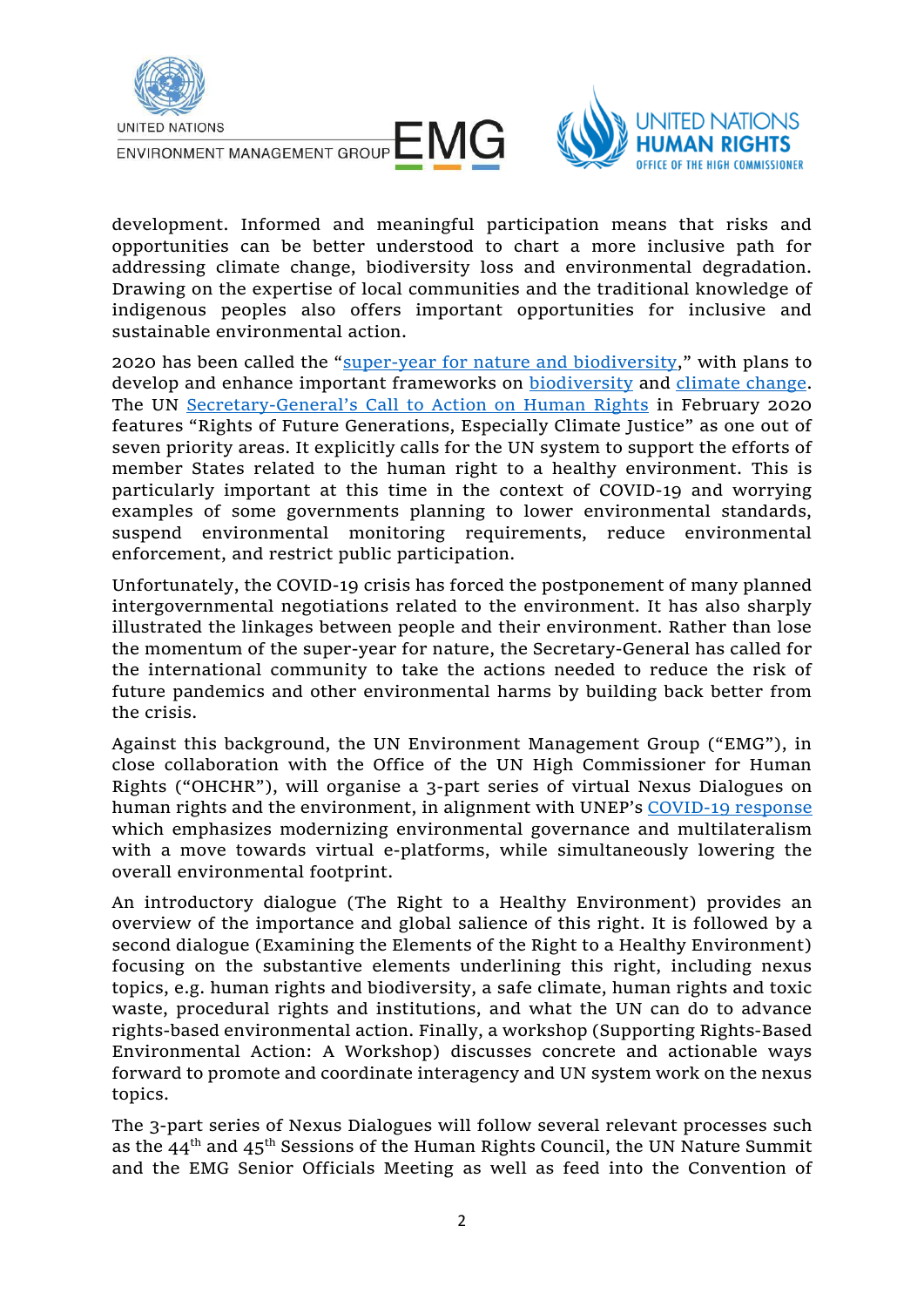



Biological Diversity ("CBD") SBI/SBSTTA<sup>1</sup> meetings and the UNFCCC SBSTTA/SBI meetings which will occur in 2021. It will bring together a diverse group of stakeholders to discuss innovative solutions and capacity-building efforts to pursue a rights-based approach to environmental action for people and planet.

#### **There will be three online Nexus Dialogues covering:**

- 1. The Right to a Healthy Environment
- 2. Examining the Elements of the Right to a Healthy Environment
- 3. Supporting Rights-Based Environmental Action: A Workshop

The Dialogues will build upon the findings of [previous Dialogues,](https://unemg.org/law-for-environmental-sustainability/) which have noted that "not all these linkages and their potential for mutual supportiveness are properly recognized and fully utilized." The Dialogues will also benefit from the recently developed Model Approach to Environmental and Social Standards for UN Programming as well as the UN Sustainability Strategy, which highlight the importance of human rights and the rights of indigenous peoples. Particular attention will be paid to the linkages with the 2030 Agenda and the Sustainable Development Goals (SDGs).

#### **Human Rights & the Environment in the 2030 Agenda**

Human rights underpin the 2030 Agenda and the SDGs including SDG 10 on (Reduced Inequalities) and SDG 16 (Peace, Justice, and Strong Institutions) – committing to *leave no one behind.* The three Dialogues will have implications across the SDGS.

For example, the Right to a Healthy Environment has bearing on eradicating poverty (SDG 1), and its various accessrelated manifestations, e.g. access to clean energy (SDG 7), and water/sanitation (SDG 6) – both of which contribute to individual and communal wellbeing (SDG 3). Genderbased discrimination, which SDG 5 aims to eliminate, deepens the severity and incidence of how poverty is experienced.



<sup>&</sup>lt;sup>1</sup> Subsidiary Body on Implementation ("SBI")/Subsidiary Body on Scientific, Technical and Technological Advice ("SBSTTA")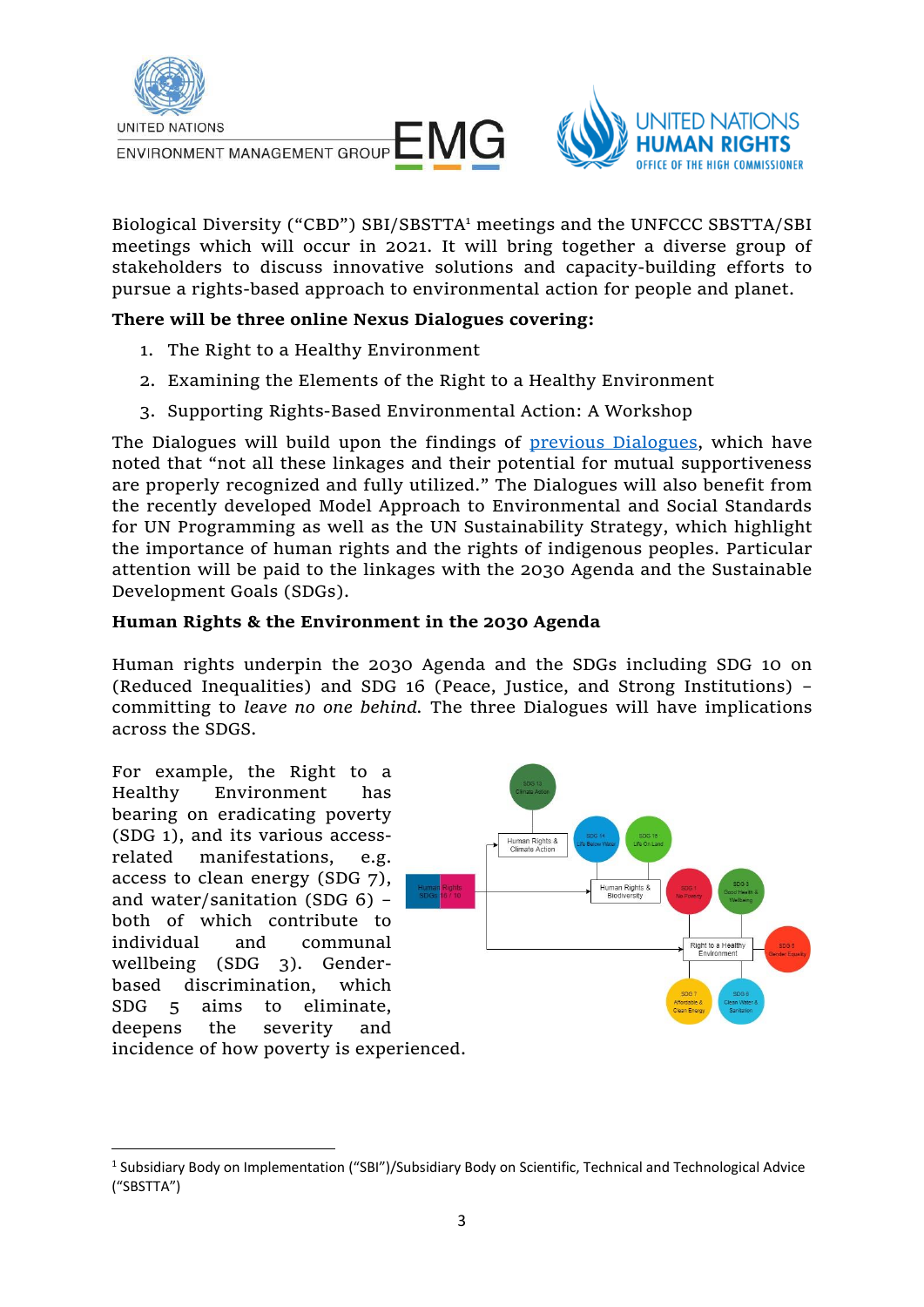



Two of the most critical substantive elements behind the conversation underscoring The Right to a Healthy Environment are: *biodiversity*, and *climate action.*

A rights-based approach to biodiversity recognizes the linkages between people and natural systems in order to more effectively protect both. The protection of marine ecosystems, including preventing marine debris and nutrient pollution (SDG 14) as well as terrestrial ecosystems, combating biodiversity loss, land degradation, and desertification (SDG 15) are prerequisites for the enjoyment of the human right to a healthy environment. Furthermore, by protecting the rights to participation, access to information and access to justice (SDG 16) in environmental matters, the rights-based approach increases the effectiveness of environmental protection efforts ensuring a healthy environment for current and future generations.

Similarly, a rights-based approach to climate action should guide policies and measures of climate mitigation and adaptation (SDG 13), inform assessments, strengthen processes, facilitate effective participation, and ensure access to justice (i.e. remedies).

#### *The Right to a Healthy Environment:*

In recent years, human rights treaty bodies have increasingly focused their attention on issues related to the environment and climate change, as have the special procedures of the Human Rights Council (HRC). Human rights language in the Paris Agreement and the increasing attention by the HRC to climate change and the environment, including the rights of environmental human rights defenders, have increased demand by Member States to address the human rights impacts of environmental harms.<sup>2</sup>

These efforts have also outlined the contours of the human right to a healthy environment. It is increasingly clear that global recognition and effective implementation of this right, which is currently recognized in some way by more than 150 countries, would constitute a critical step towards addressing the ecological, climate, and human rights crises we presently face.<sup>3</sup>

<sup>2</sup> In resolution 40/11 in March 2019, the Human Rights Council affirmed the critical role of environmental activists and human rights defenders in protecting vital ecosystems, addressing climate change, attaining the sustainable development goals and ensuring that no-one is left behind. <sup>3</sup> United Nations Environment Assembly resolution 4/17 and Human Rights Council resolutions 37/8 and 40/11 all refer to the human right to a healthy environment. See also European Parliament's resolution on the 15th meeting of the Conference of Parties (COP15) to the Convention on Biological Diversity voted on the 16th of January 2020, 2019/2824(RSP) and A/RES/74/146. The Special [Rapporteur on human rights and the environment,](https://www.ohchr.org/EN/Issues/Environment/SREnvironment/Pages/SRenvironmentIndex.aspx) as well as a number of other special procedures have engaged with the issues of climate change and environmental degradation, including the [Special Rapporteur on extreme poverty and human rights,](https://undocs.org/A/HRC/41/39) the [Special Rapporteur on the human](https://undocs.org/A/67/299)  [rights of migrants,](https://undocs.org/A/67/299) the [Special Rapporteur on adequate housing as a component of the right to an](https://undocs.org/A/64/255)  [adequate standard of living,](https://undocs.org/A/64/255) and on the right to non-discrimination in this context, the Special Rapporteur on the rights of indigenous peoples (see  $A/HRC/36/46$  and  $A/71/229$ ), Special [Rapporteur in the field of cultural rights,](https://www.ohchr.org/EN/NewsEvents/Pages/DisplayNews.aspx?NewsID=25035&LangID=E) th[e Special Rapporteur on the right to safe drinking water](https://www.ohchr.org/Documents/Issues/Water/Climate_Change_Right_Water_Sanitation.pdf)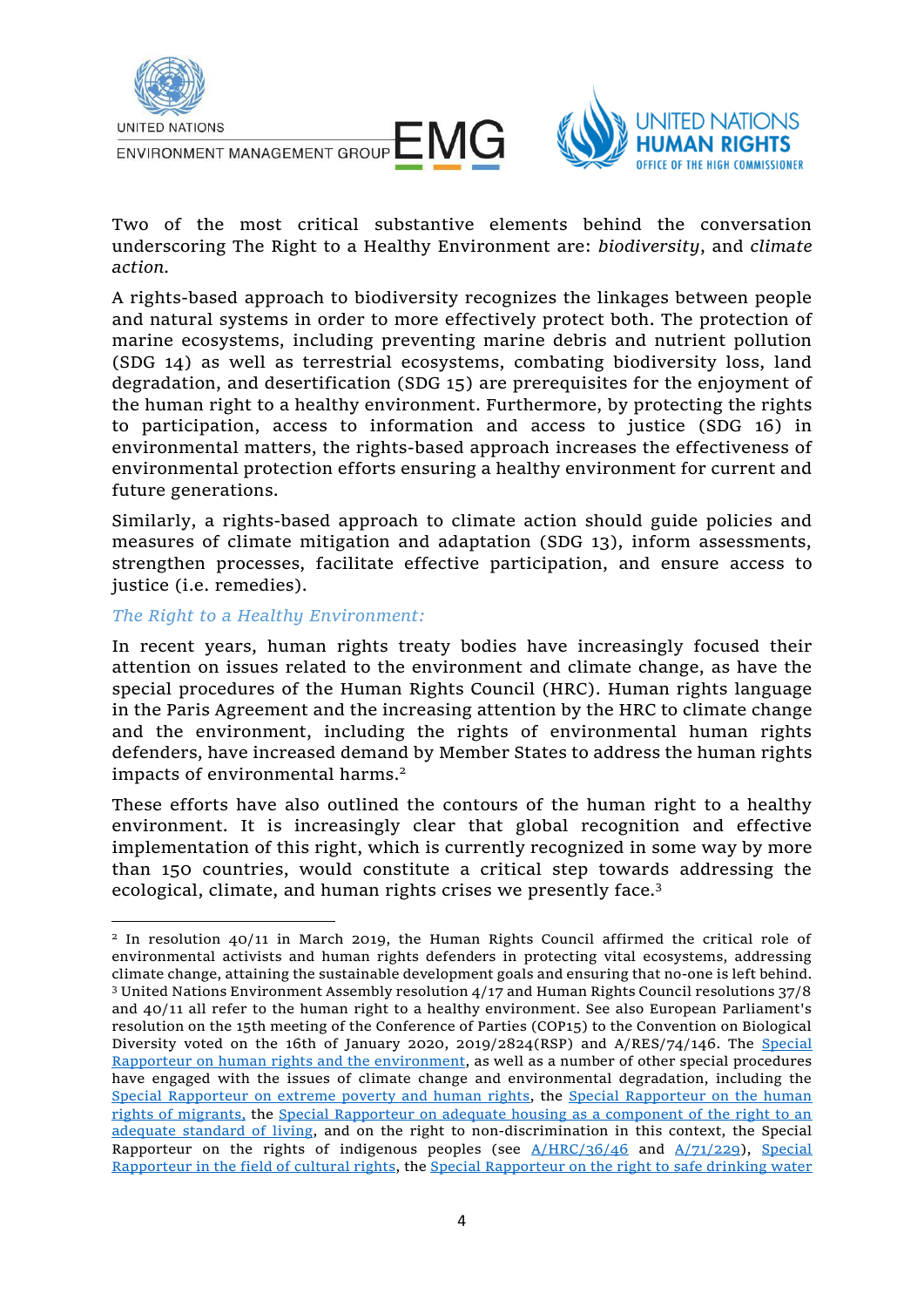



### *Examining the Elements of the Right to a Healthy Environment: Biodiversity, Climate Action, Toxic Waste, and Principle 10 of the Rio Declaration*

The linkages between human rights and the environment have been highlighted in environmental fora and processes, including the fourth session of the UN Environment Assembly [\(UNEA-4\)](http://wedocs.unep.org/bitstream/handle/20.500.11822/28481/English.pdf?sequence=3&isAllowed=y), in which 193 Member States affirmed the importance of State obligations to respect, protect, and fulfil human rights when implementing environmental legislation, and to promote policy coherence therein. Echoing this sentiment, **IPBES** has found that the goals of the CBD can only be met by recognizing the intrinsic knowledge of indigenous and local communities.

Especially for the development of the [post-2020 Global](https://www.cbd.int/conferences/post2020) Biodiversity Framework and [sound management of chemicals and waste](http://www.saicm.org/Beyond2020/IntersessionalProcess/tabid/5500/Default.aspx) beyond 2020, a rights-based approach can ensure synergies between environmental protection and human rights. [The zero draft](https://www.cbd.int/doc/c/da8c/9e95/9e9db02aaf68c018c758ff14/wg2020-02-03-en.pdf) noted the need to recognize the inclusive recognition and participation of women, youth, indigenous, and local communities in its implementation –emphasizing that the framework "will be implemented taking a rights-based approach and recognizing the principle of intergenerational equity". Principle 10 of the 1992 [Rio Declaration](https://www.un.org/en/development/desa/population/migration/generalassembly/docs/globalcompact/A_CONF.151_26_Vol.I_Declaration.pdf) further reinforces the effective participation of concerned citizens for sound environmental governance.

Similarly, human rights have a critical role to play in climate action. The UN High Commissioner for Human Rights has said that there is no greater threat to human rights than climate change. The Paris Agreement under the UNFCCC is the first multilateral environmental agreement of its kind to explicitly integrate human rights. Its Preamble calls for all States to respect, promote and consider their respective human rights obligations when taking climate action. The UNFCCC Paris Committee on Capacity Building and the UN Human Rights Office organized a joint workshop on human rights and climate change in connection to the UNFCCC SB50 in June 2019. The workshop highlighted the importance of building capacity of countries to integrate human rights into climate action, including in the process of developing and implementing nationally determined contributions.<sup>4</sup>

#### *Supporting Rights-Based Environmental Action: A Workshop*

This workshop will involve a smaller group of EMG focal points to dive deep into the actionable and concrete next steps for rights-based environmental action, including the development of a potential [Issue Management Group](https://unemg.org/category/issue-management-groups/) focused on advancing discussions surrounding the Human Right to a Healthy Environment, with respect to entry points of action in the arena of biodiversity, climate change, toxic waste, Rio Principles 10, etc.

[and sanitation,](https://www.ohchr.org/Documents/Issues/Water/Climate_Change_Right_Water_Sanitation.pdf) the [Special Rapporteur on the right to food,](https://undocs.org/A/HRC/16/49) the [Special Rapporteur on the](https://www.ohchr.org/EN/Issues/Environment/ToxicWastes/Pages/SRToxicWastesIndex.aspx)  [implications for human rights of the environmentally sound management and disposal of hazardous](https://www.ohchr.org/EN/Issues/Environment/ToxicWastes/Pages/SRToxicWastesIndex.aspx)  [substances and wastes,](https://www.ohchr.org/EN/Issues/Environment/ToxicWastes/Pages/SRToxicWastesIndex.aspx) and the Special Rapporteur on the human rights of internally displaced persons (see [official visit to the Maldives in 2011,](https://undocs.org/A/HRC/19/54/Add.1) as well as the [annual report 2012\)](https://undocs.org/A/HRC/19/54). <sup>4</sup> [https://unfccc.int/PCCB-OHCHR\\_workshop](https://unfccc.int/PCCB-OHCHR_workshop)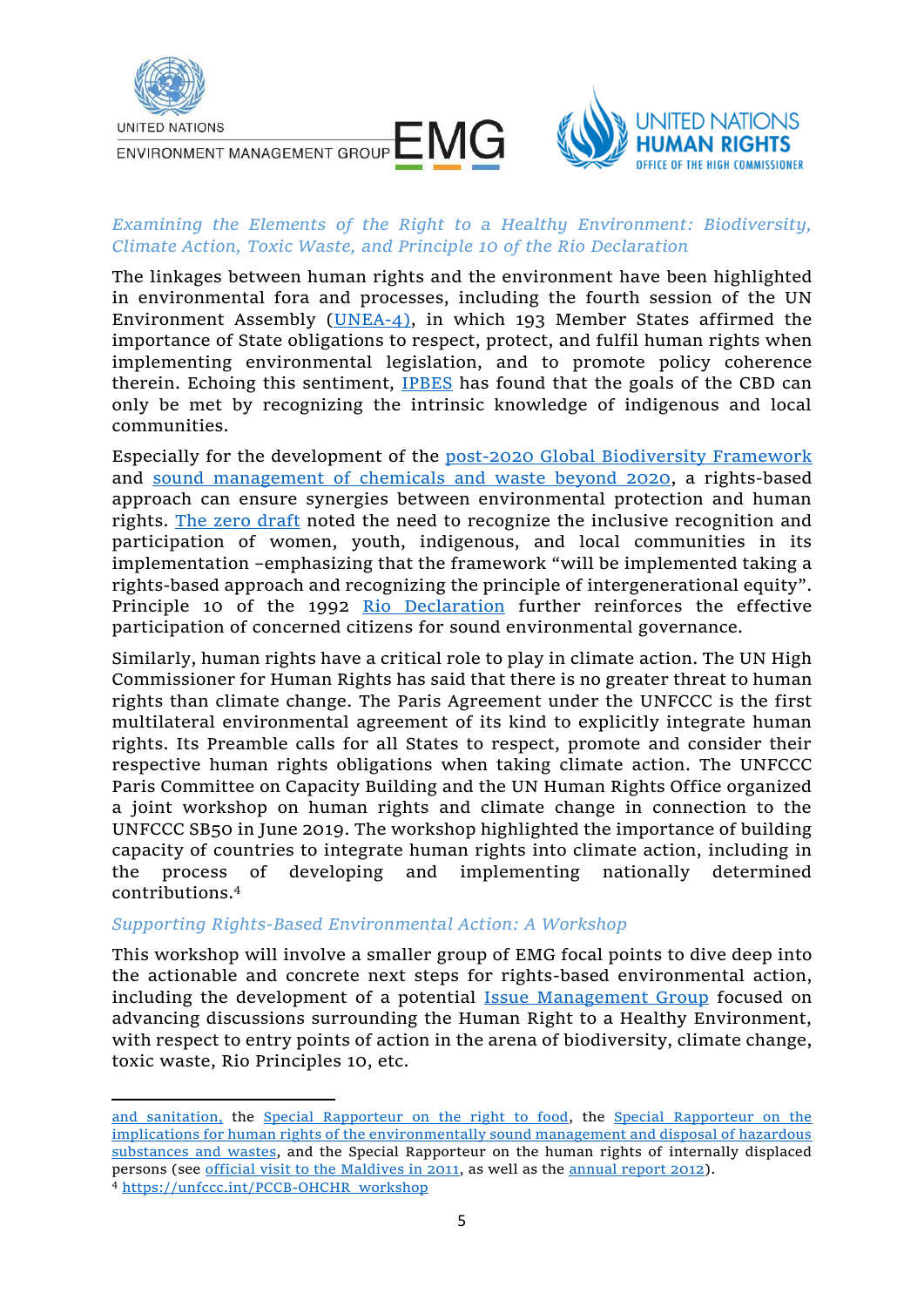



In addition to focusing on inputs for international processes (including the post-2020 Global Biodiversity Framework and the climate change negotiations), the discussions could contribute to coordination and guidance on the human right to a healthy environment as relevant for UN Common Country Analysis and the UN Sustainable Development Cooperation Framework, including how UN Country Teams can support efforts at the national and regional levels. Such coordination and guidance would also be in line with the UNSG Call to Action on Human Rights.

# **Objectives**

The main objectives of the 3 Nexus Dialogues are to:

- Mobilize the UN system behind rights-based environmental action, and explore how the EMG can support the UN Secretary-[General's Call to](https://www.un.org/sg/sites/www.un.org.sg/files/atoms/files/The_Highest_Asperation_A_Call_To_Action_For_Human_Right_English.pdf)  [Action on Human Rights.](https://www.un.org/sg/sites/www.un.org.sg/files/atoms/files/The_Highest_Asperation_A_Call_To_Action_For_Human_Right_English.pdf)
- Consider protection gaps and opportunities to strengthen the protection of human rights, and those who defend them, in the context of environmental degradation, including climate change and biodiversity loss, and opportunities to develop more effective and sustainable action on the environment through a rights-based approach, including:
	- o Promotion of global recognition of the human right to a healthy environment;
	- o Calling for higher climate ambition and rights-based climate action including in the context of UNFCCC Paris Agreement Article 6; and
	- o Outlining opportunities for integrating rights in the post-2020 Global Biodiversity Framework.
- Discuss the establishment and scope of an EMG Issue Management Group on human rights and the environment.

#### **Outcomes**

The Dialogue is expected to contribute to the following outcomes:

- ➢ Contribute to the thought processes around the establishment of an EMG Issue Management Group (IMG) on human rights and the environment.
- ➢ Increase UN system capacity to support member states in advancing and implementing the human right to a healthy environment, including the protection of environmental defenders, environmental education, and expanding civic space.
- ➢ Strategic plans for future engagement with the Human Rights Council, Summits on Climate Change and Biodiversity in connection to the General Assembly, CBD COP15, UNFCCC COP26, the High-Level Political Forum on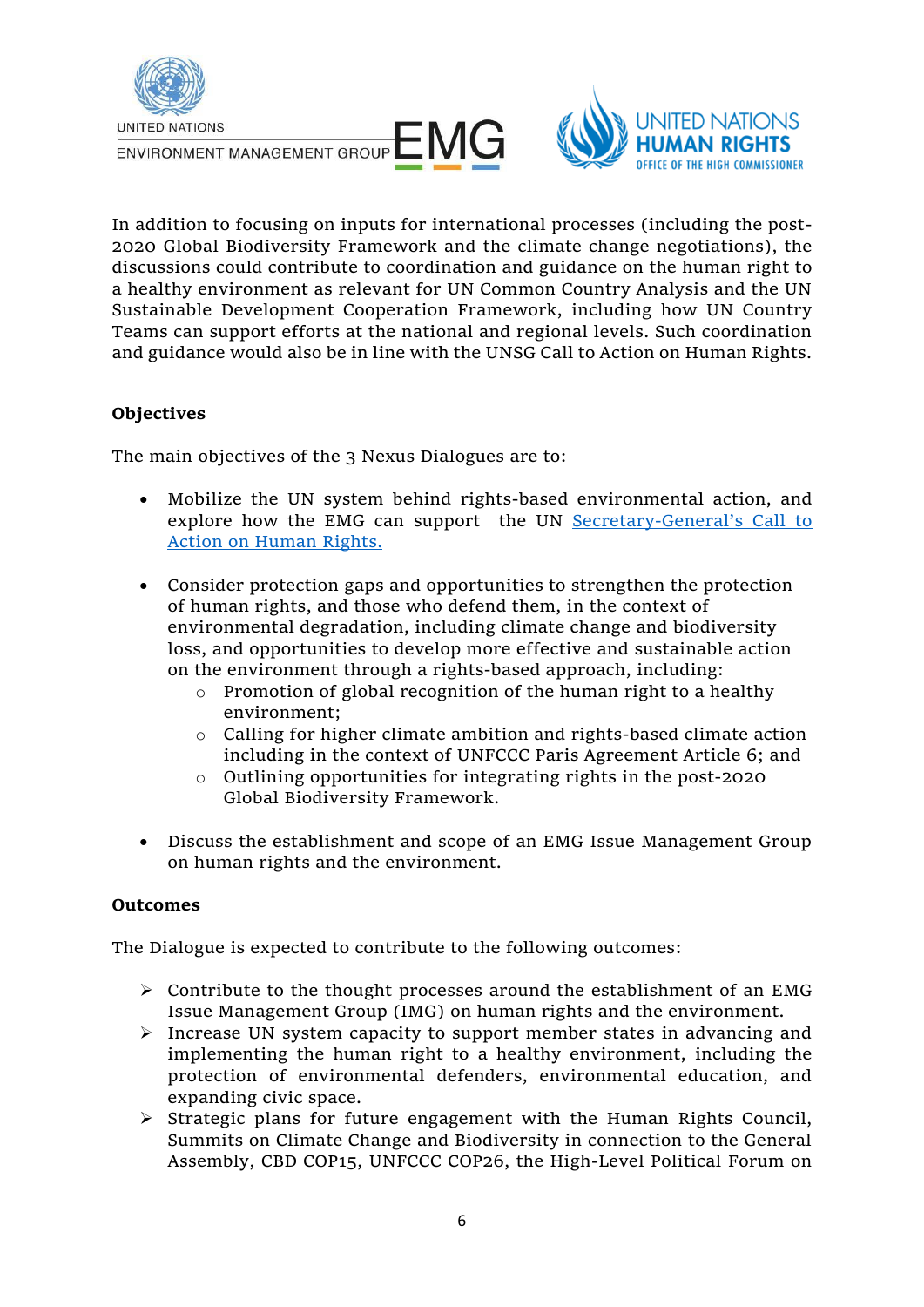



Sustainable Development, UNEA 5, Stockholm +50 and other relevant events.

#### **Structure and Content**

For safety and logistical reasons, the Nexus Dialogues will each be held virtually and hosted on Zoom Webinar. *The Right to a Healthy Environment (24 July 2020)* and *Examining the Elements of the Right to a Healthy Environment (22 September 2020)* will be 90-minutes long, while the *Supporting Rights-Based Environmental Action: A Workshop* (23 September 2020) will be 120-minutes long.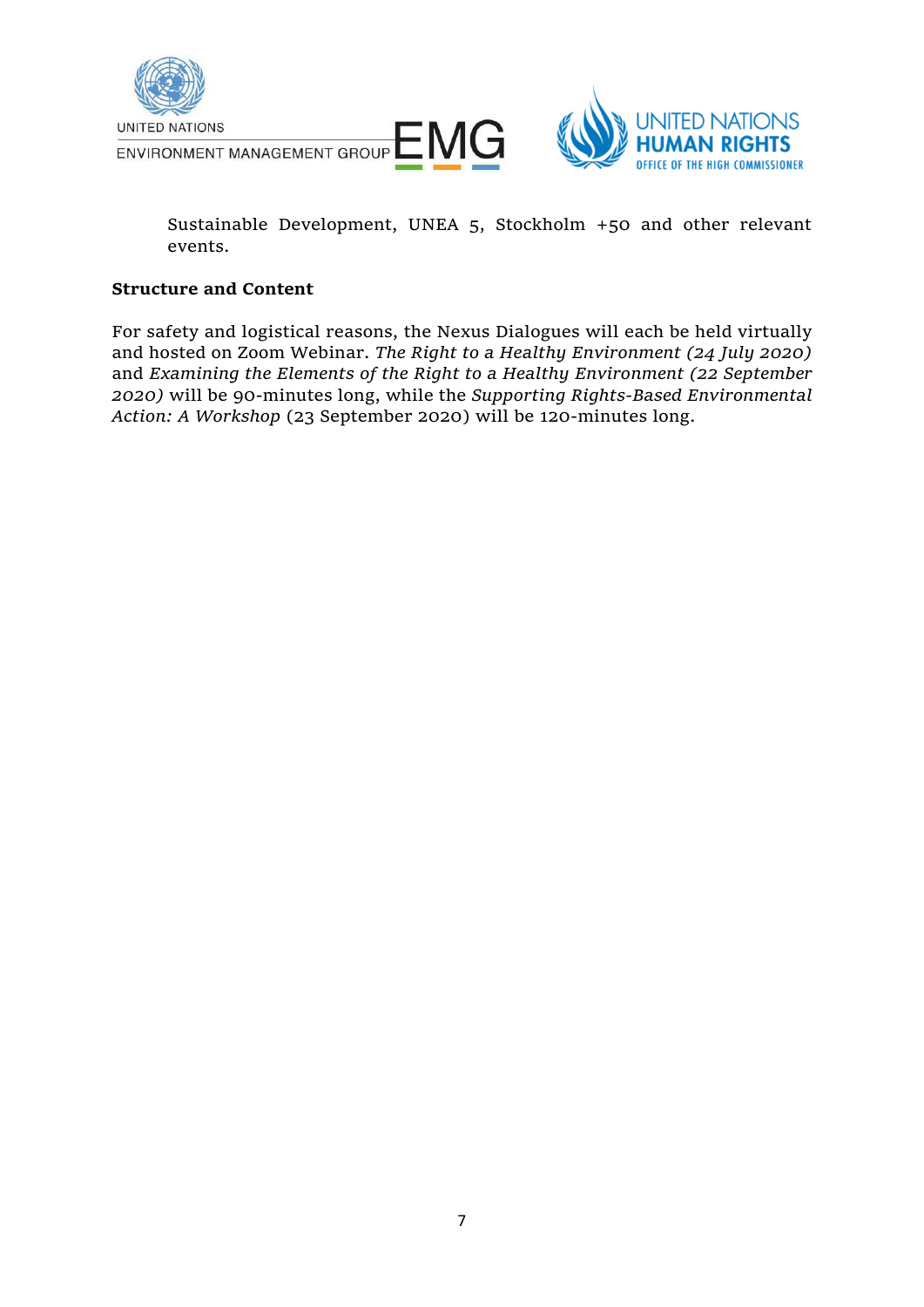



# **Provisional Agenda**

# **The Right to a Healthy Environment, Time: 11:00AM-12:30PM EST, Monday 24 July 2020**

| <b>Timezones</b>                                              | Introducing and welcoming by OHCHR and EMG (and any other<br>partners), outlining objectives and structure (10 minutes)                                                                                                                                                                |
|---------------------------------------------------------------|----------------------------------------------------------------------------------------------------------------------------------------------------------------------------------------------------------------------------------------------------------------------------------------|
| 8:00AM -<br>9:30AM PDT                                        | Recognition & implementation of the human right to a healthy<br>environment                                                                                                                                                                                                            |
| 11:00AM -<br>12.30PM EST                                      | Moderator: Benjamin Schachter, Human Rights Officer, OHCHR<br>Initial expert remarks (30 minutes)                                                                                                                                                                                      |
| 17:00PM -<br>18:30PM<br><b>CEST</b><br>18:00PM -<br>19:30 EAT | Mr. David Boyd, Special Rapporteur on Human Rights and<br>$\bullet$<br>Environment, OHCHR (10 minutes)                                                                                                                                                                                 |
|                                                               | H.E. Ms. Sabina Stadler Repnik, the Permanent Representative of<br>$\bullet$<br>Slovenia to UNOG (10 minutes)                                                                                                                                                                          |
|                                                               | Ms. Amy Wickham, Programme Specialist, Climate, Energy and<br>$\bullet$<br>Environment, UNICEF (5 minutes)                                                                                                                                                                             |
|                                                               | Ms. Soo-Young Hwang, Legal Officer, UNEP (5 Minutes)                                                                                                                                                                                                                                   |
|                                                               | Panel Discussion (40 minutes)                                                                                                                                                                                                                                                          |
|                                                               | The adoption by the HRC and/or the GA of a resolution to recognize the<br>right to a safe, clean, healthy, and sustainable environment could be a<br>positive catalyst to accelerate efforts to ensure the enjoyment of this<br>right of protecting people and planet <sup>5</sup> . - |
|                                                               | How can UN agencies support efforts to advance and fulfil the<br>$\bullet$<br>human right to a healthy environment in line with the Secretary-<br>General's Call to Action on Human Rights?                                                                                            |
|                                                               | How can UN agencies mobilize around this issue? What<br>$\bullet$<br>challenges could this pose?                                                                                                                                                                                       |
|                                                               | How can we ensure the inclusion and protection of groups in<br>$\bullet$<br>vulnerable situations, e.g. children, indigenous peoples and<br>persons with disabilities, in environmental action?                                                                                        |

 $<sup>5</sup>$  Right to a healthy environment: good practices. Report of the Special Rapporteur on the</sup> issue of human rights obligations relating to the enjoyment of a safe, clean, healthy and sustainable environment to the General Assembly, 30 December 2019, <https://undocs.org/en/A/HRC/43/53>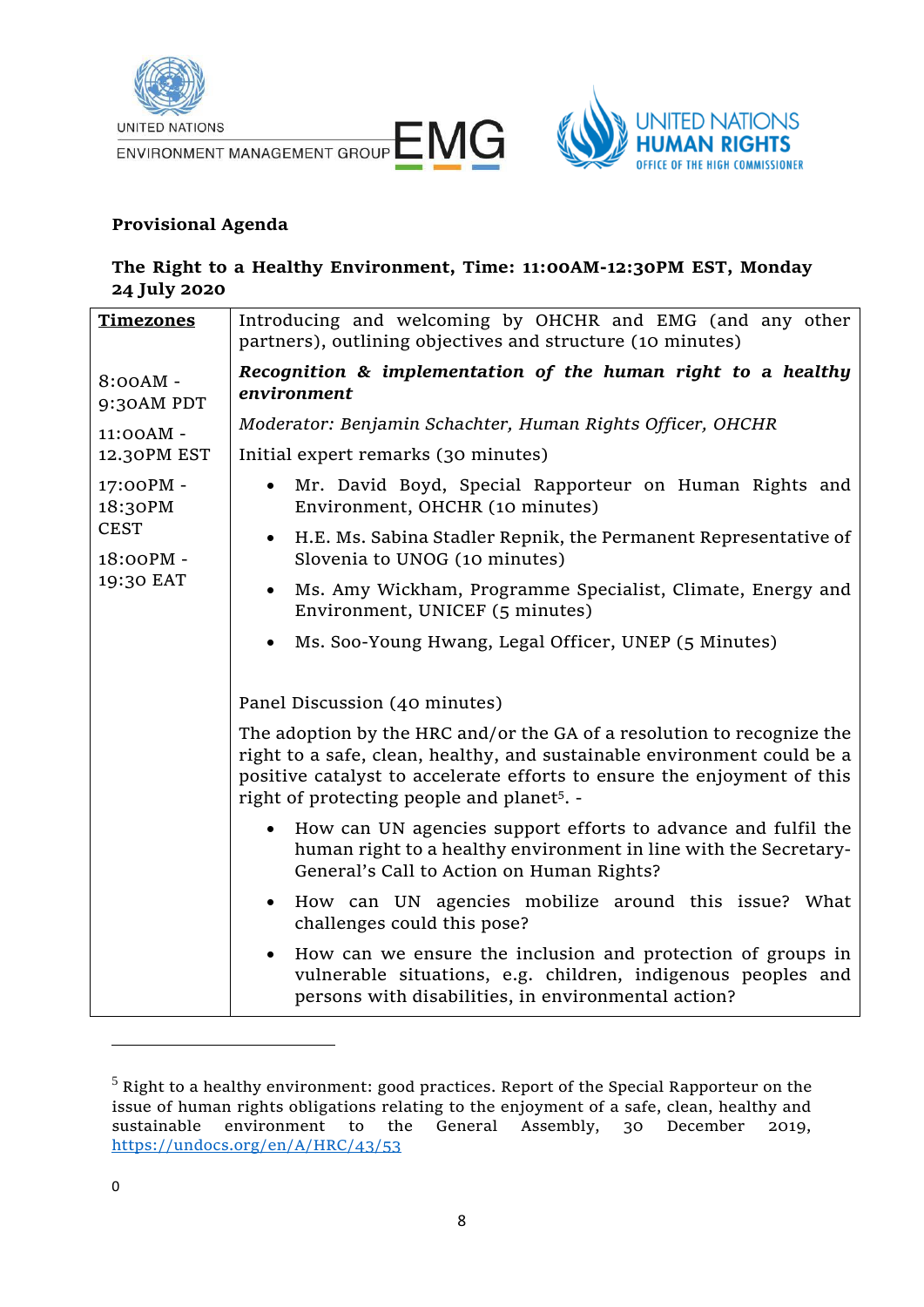

UNITED NATIONS<br>ENVIRONMENT MANAGEMENT GROUP LANG



| • Moving forward, what should the focus of inter-agency<br>collaboration be to effectively protect environmental human<br>rights defenders? |
|---------------------------------------------------------------------------------------------------------------------------------------------|
| Concluding Remarks and Next Steps: OHCHR and EMG (10 minutes)                                                                               |

**Examining the Elements of the Right to a Healthy Environment, Time: 8:00- 9:30 EST, Tuesday 22 September 2020**

| <b>Timezones</b>                                        | Introducing and welcoming by OHCHR and EMG (and any other<br>partners), outlining objectives and structure (10 minutes)                                                                                                 |
|---------------------------------------------------------|-------------------------------------------------------------------------------------------------------------------------------------------------------------------------------------------------------------------------|
| 8:00-9:30                                               | Substantive elements behind the Right to a Healthy Environment                                                                                                                                                          |
| <b>EST</b>                                              | Moderator: Benjamin Schachter, Human Rights Officer, OHCHR                                                                                                                                                              |
| 14:00-15:30<br><b>CEST</b><br>15:00-16:30<br><b>EAT</b> | Initial expert remarks (20 minutes)                                                                                                                                                                                     |
|                                                         | Ms. Astrid Puentes, Co-Executive Director, AIDA (5 minutes)                                                                                                                                                             |
|                                                         | Dr. Marcos Orellana, Special Rapporteur on Human Rights and                                                                                                                                                             |
|                                                         | Toxics (5 minutes)                                                                                                                                                                                                      |
|                                                         | Ms. Tanya McGregor, Gender Programme Officer, CBD<br>$\bullet$                                                                                                                                                          |
|                                                         | Secretariat (5 minutes)                                                                                                                                                                                                 |
|                                                         | Mr. Sebastien Duyck, Senior Attorney, Climate & Energy<br>$\bullet$                                                                                                                                                     |
|                                                         | Program, CIEL (5 minutes)                                                                                                                                                                                               |
|                                                         |                                                                                                                                                                                                                         |
|                                                         | Panel Discussion (50 minutes)                                                                                                                                                                                           |
|                                                         | • What are the key entry points for rights-based environmental<br>action at the international, national and local levels?                                                                                               |
|                                                         | • Where can the UN make the biggest difference through<br>promoting and supporting rights-based environmental action?                                                                                                   |
|                                                         | • What are the biggest gaps / inconsistencies in current UN<br>approaches to implementing and mainstreaming the Right to a<br>Healthy Environment in the biodiversity, chemicals & waste, and<br>climate action arenas? |
|                                                         | Concluding Remarks and Next Steps: OHCHR and EMG (10 minutes)                                                                                                                                                           |